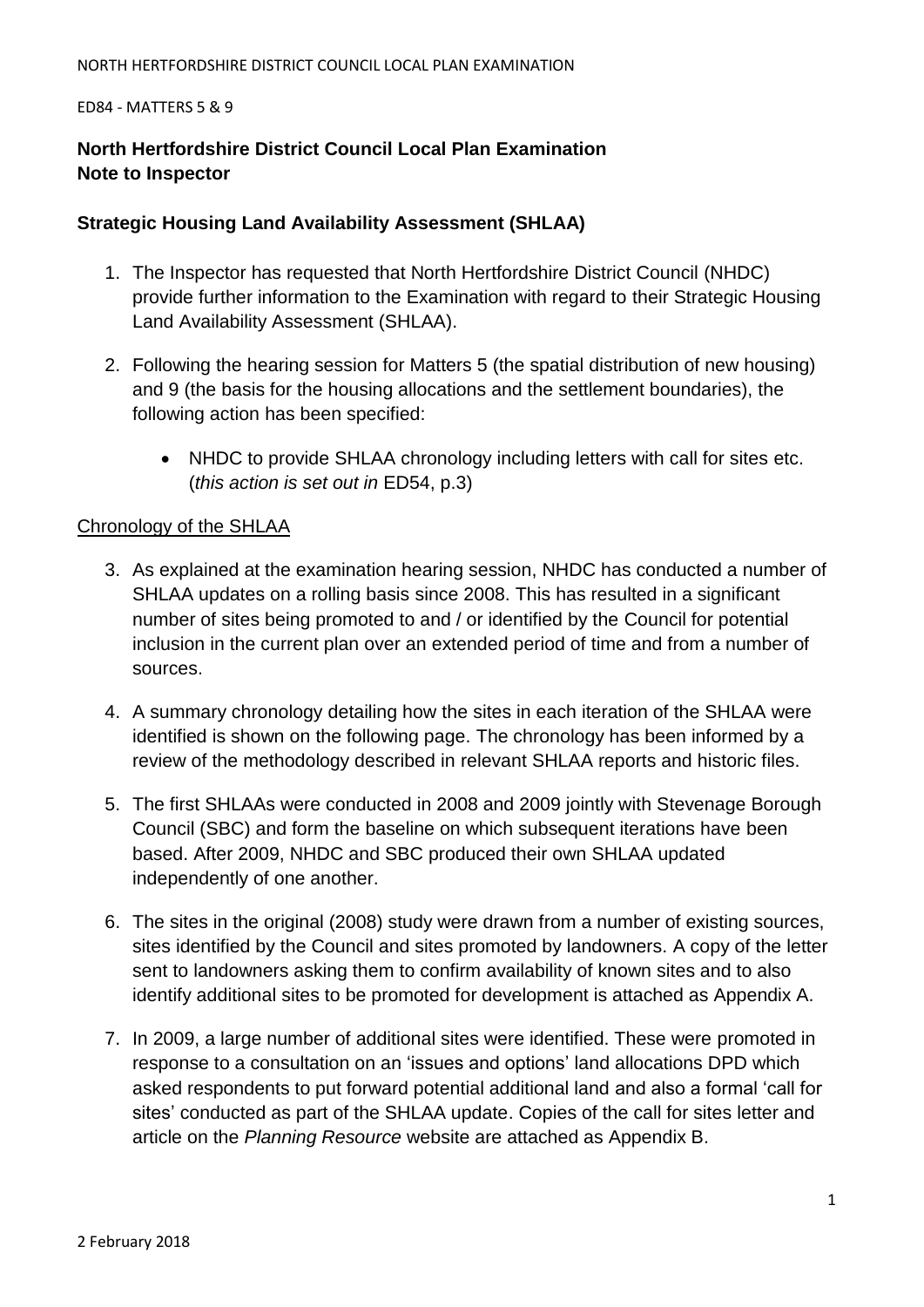### ED84 - MATTERS 5 & 9



### **Fig.1 SHLAA chronology**

*Note: Site numbers for 2008 and 2009 SHLAAs are for sites wholly or partially in NHDC only and do not include sites identified wholly within SBC.*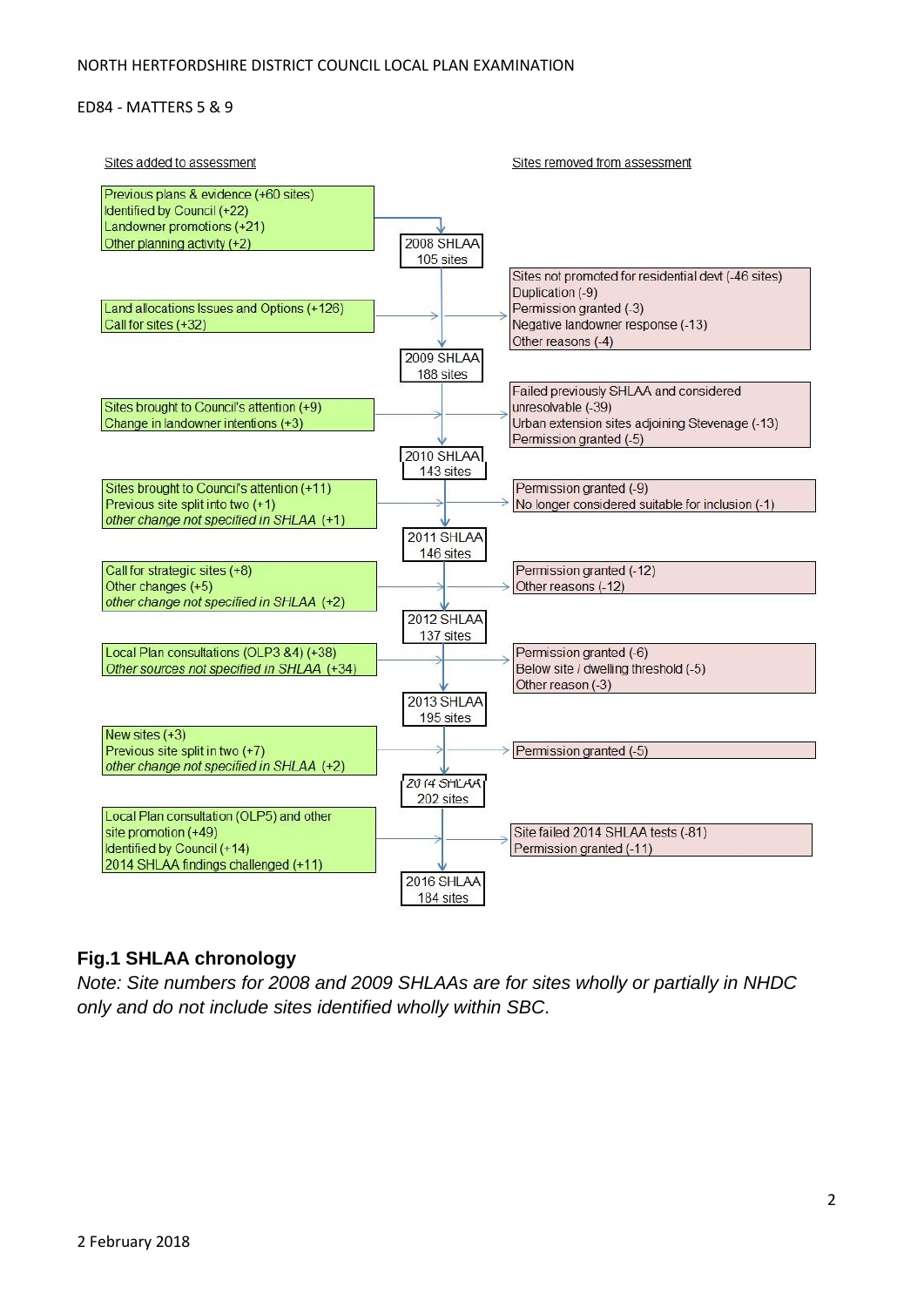ED84 - MATTERS 5 & 9

- 8. Each subsequent SHLAA has been based on a 'roll forward' of the preceding year's SHLAA with the site list updated to reflect new information.
- 9. The 2010 and 2011 updates both introduced a small number of new additional sites.
- 10.In 2012, a 'call for strategic sites' was conducted. This is referenced in the extract from the 2012 update attached as Appendix C along with the copy of the letter sent to known site owners asking them to reconfirm availability of their site(s).
- 11.In 2013, the Council carried out two Regulation 18 consultations to inform the plan currently being examined. In response to the Housing Options Growth Levels and Locations 2011-2031 consultation (OLP3), a number of potential additional sites were submitted. These were subject to further consultation in the Housing Additional Location Options consultation (OLP4).
- 12.The additional sites submitted in response to these consultations were included and assessed in the 2013 SHLAA update (published in March 2014). A copy of the letter sent to known site owners asking them to reconfirm availability of their site(s) is attached as Appendix D.
- 13.A further update was published in advance of the Preferred Options consultation on the plan (OLP5) in November 2014. Given the short gap between these iterations, there were only relatively minor changes to the site list.
- 14.A number of additional potential sites were submitted in response to the Preferred Options consultation along with further site brought to the Council's attention following the close of the consultation.
- 15.A significant volume of representations were received in response to the Preferred Options consultation objecting to the scale of greenfield and / or Green Belt development being proposed in the emerging plan. In response to this, the Council identified a number of potential brownfield development opportunities within the main towns. These were the subject of targeted approached to landowners in early 2016. A copy of the letter is attached as Appendix E.
- 16.The 2016 update of the SHLAA (HOU9) was produced in March 2016. This is the version of the SHLAA from which the allocations in the Proposed Submission Local Plan (LP1) were selected<sup>1</sup>. It is the version of the SHLAA submitted to the examination as part of the supporting evidence base for the plan.

 $\ddot{\phantom{a}}$  $^1$  This selection process is described in HOU1 and the Council's Matters statements.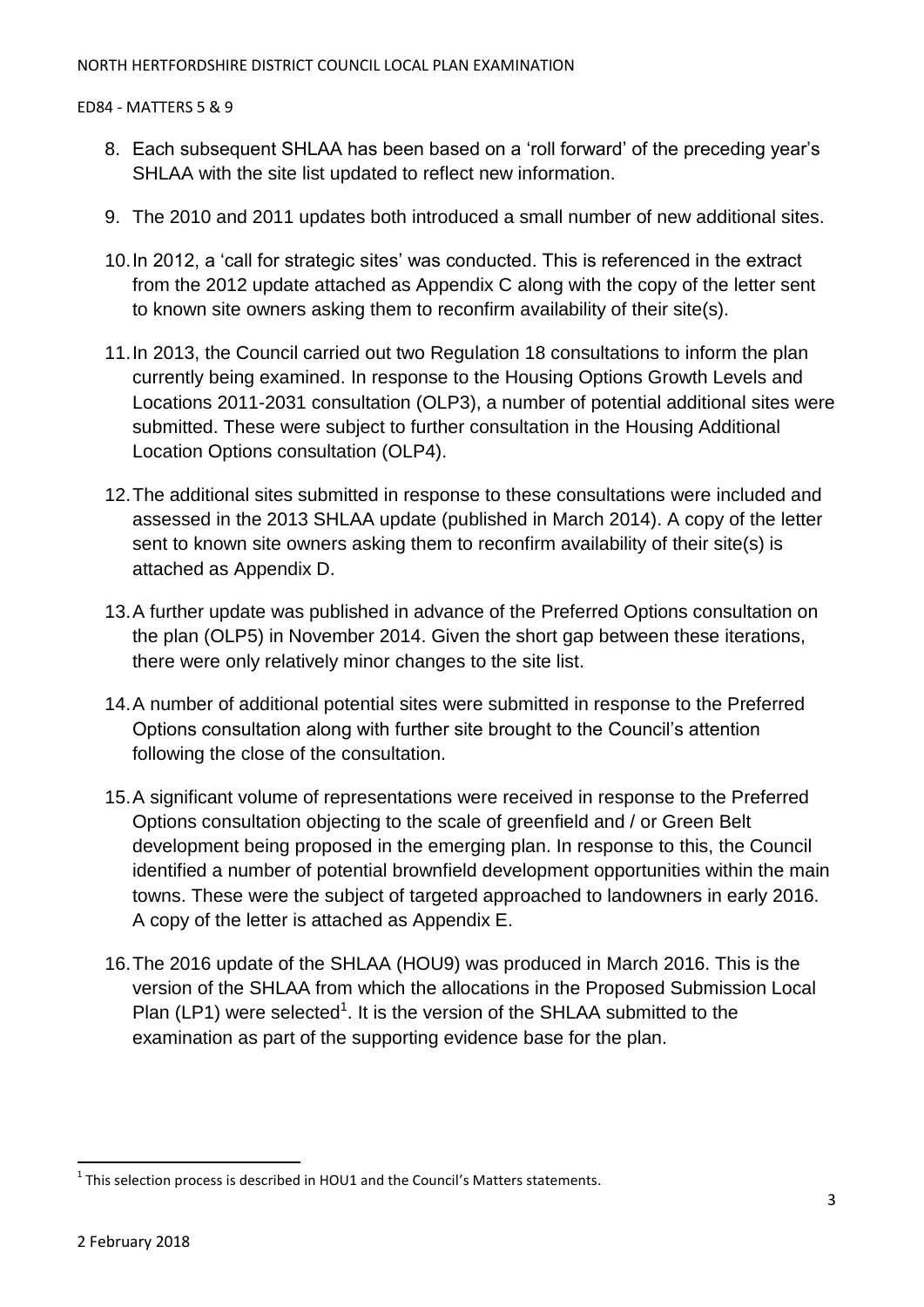14 Apr 2008

Our Ref: Your Ref: PN11.4.10

Contact Officer: Direct Line: E-mail: Richard Kelly 01462 474847 richard.kelly@northherts.gov.uk

Dear

### **Potential development sites: Strategic Housing Land Availability Assessment**

The Council has a responsibility to identify sufficient land for development for a variety of purposes, including housing. You may be aware that we recently consulted upon a document called 'Land Allocations Issues & Options Paper'. We are now contacting the landowners of all the residential sites contained in that document to further help us in establishing which sites are the most suitable to be allocated for development. We believe that you own the following site(s):

### **<Site address>**

We are interested in ascertaining whether this site, or part of this site, is likely to become available for (re)development (including change of use to other uses where appropriate) by 2021. Please note that we are currently at an early stage in the preparation of this plan. Identification of this site does not necessarily mean that the Council wishes to promote its redevelopment. At this stage, we are only interested in finding out your intentions for the site. You may have made representations during the recent public consultation on this subject, but it would be very helpful to us if all the landowners of the sites could fill in the enclosed questionnaire.

A plan of the site is also enclosed. I would be grateful if you could complete the attached form and return it to us by 30 Apr 2008. Please send your response by post to the address shown on this letter.

We would also be interested in hearing about any other land that you may own within North Hertfordshire that is not listed above and which you may wish to promote for (re)development. Please submit a site plan and completed form for any additional sites. If you have any questions regarding this issue then please do not hesitate to contact me.

Yours ,

Richard Kelly Senior Planning Officer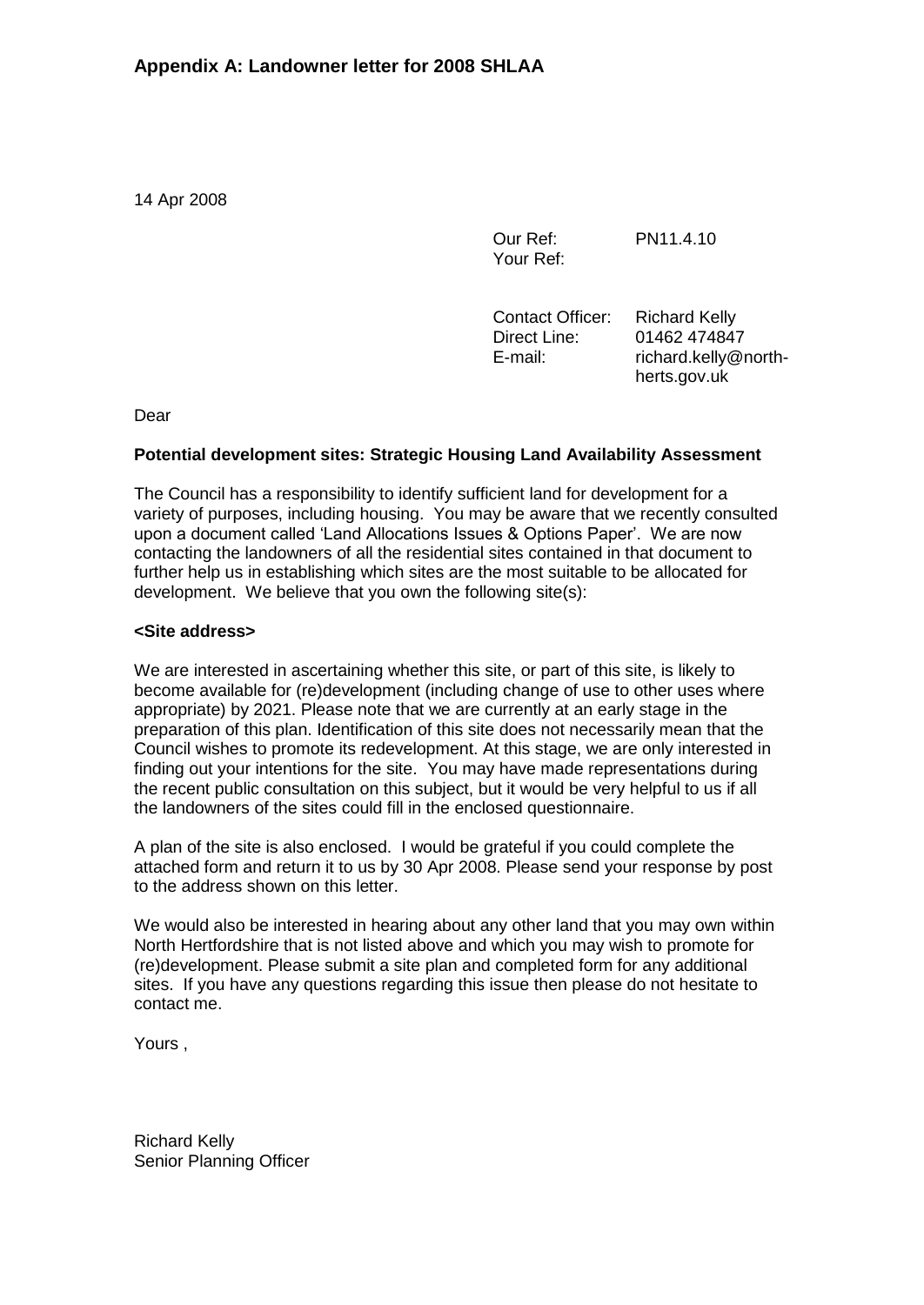**Appendix B: 2009 Call for sites letter and** *Planning Resource* **article**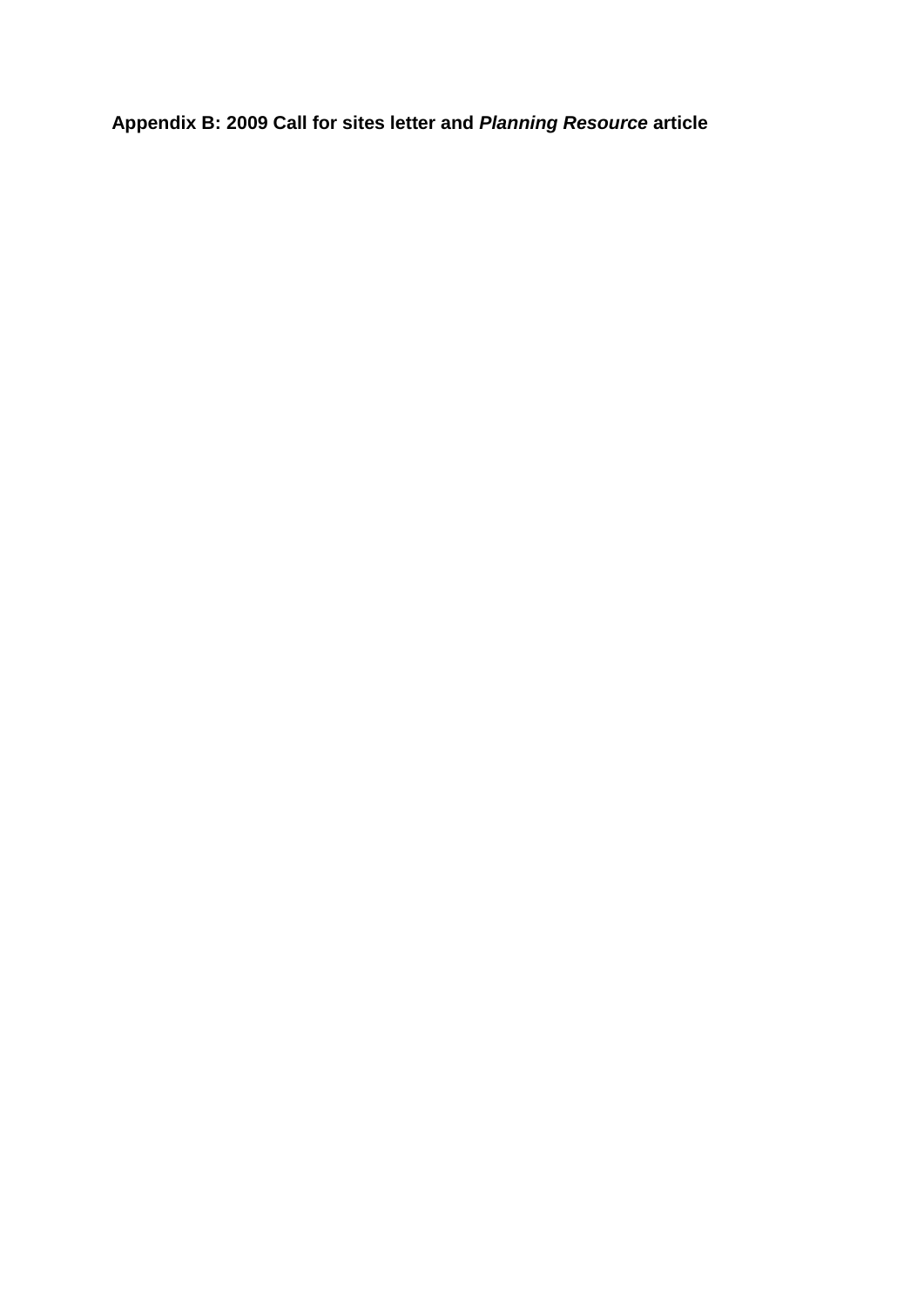

## **North Hertfordshire and Stevenage Strategic Housing Land Availability Assessment**



26<sup>th</sup> February 2009

Dear Sir / Madam

### **Strategic Housing Land Availability Assessment 2009 Update – Call for sites**

North Hertfordshire District Council (NHDC) and Stevenage Borough Council (SBC) are currently preparing their Local Development Frameworks. The Local Development Framework (LDF) is a set of documents that will set planning policies for the next fifteen years. This will include policies that say where new housing can be built in the future.

In 2008, we carried out a study called the Strategic Housing Land Availability Assessment, or SHLAA for short. The SHLAA suggests sites to that could be allocated for housing in the LDF. We are now updating this study for 2009. We would like to hear about any sites in your (client's) ownership that you think we should consider for housing development. A map showing the study area is attached.

We will automatically include all the information that we already know about in the update. This includes all existing planning permissions, the sites considered in the 2008 SHLAA and any sites or representations made in response to subsequent consultations:

- o NHDC Land Allocations Key Issues and Options consultation (Jan-Mar 2008)
- o SBC Site Specific Policies Regulation 25 consultation (Nov-Dec 2008).

You do not need to tell us about these sites again unless there is any new information that you would like us to consider.

We anticipate that this update will be the last opportunity for you to suggest new sites for development before we publish the version of our LDF that we plan to send to the Government.

Please send us any information by **Friday April 3rd 2009** using the contact details provided below. If you are suggesting a site, please include a plan clearly showing the site boundary.

Yours sincerely,

Richard Kelly North Hertfordshire District Concil Council Offices, Gernon Road Letchworth Garden City **Hertfordshire** SG6 3JF

T: 01462 474847 E: [richard.kelly@north-herts.gov.uk](mailto:richard.kelly@north-herts.gov.uk) Nigel Smith Planning & Regeneration Stevenage Borough Council Daneshill House, Danestrete **Stevenage** SG1 1HN

T: 01438 242752 E: [nigel.smith@stevenage.gov.uk](mailto:nigel.smith@stevenage.gov.uk)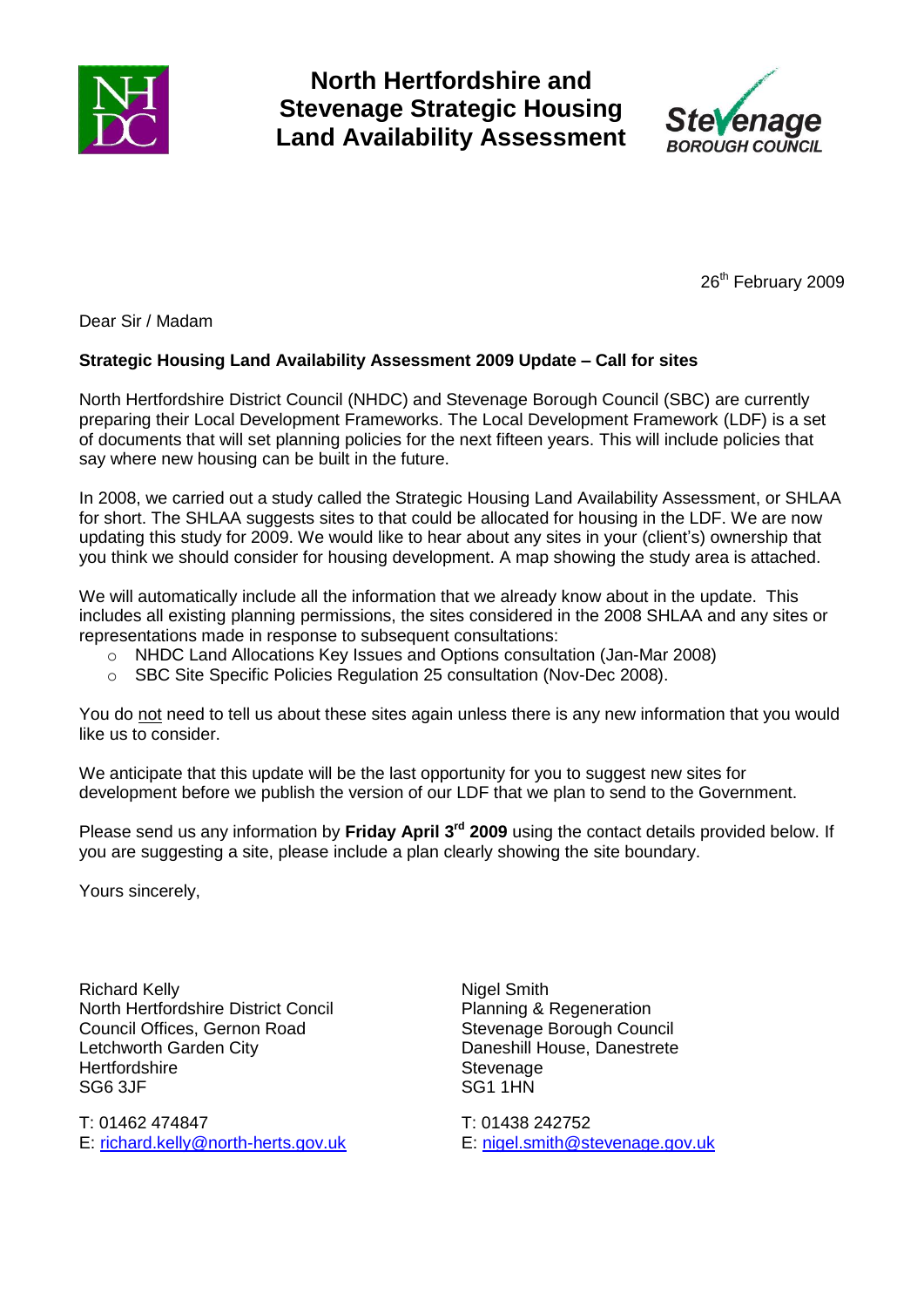### 23 March 2009

- [Home](http://www.planningresource.co.uk/)
- [Jobs](http://jobs.planningresource.co.uk/)
- [About Us](http://www.planningresource.co.uk/aboutus/)
- [Contact Us](http://www.planningresource.co.uk/contactus/)
- [Subscriptions](http://www.planningresource.co.uk/subscriptions/)
- [Advertising](http://www.planningresource.co.uk/advertising/)
- [News By Email](http://www.planningresource.co.uk/newsbyemail/)
- [News Feeds](http://www.planningresource.co.uk/rss/)

# **Call for Hertfordshire housing sites**

Michael Donnelly, PlanningResource, 2 March 2009

**North Hertfordshire District Council and Stevenage Borough Council have issued a 'call for sites' to inform the update of their Strategic Housing Land Availability Assessment (SHLAA).**

The two authorities produced a joint SHLAA in 2008 but are now looking to update their findings.

Government guidance advises that the study should be reviewed on at least an annual basis.

The authorities are asking consultants, house builders, landowners and RSLs to provide information on any sites that they have not previously submitted.

It is anticipated that the revision of the SHLAA will be the last review before both authorities release their Core Strategies for pre-submission consultation.

Any information should be sent to the Planning Policy Team, Stevenage Borough Council, Daneshill House, Danestrete, Stevenage, SG1 1HN or emailed to [planningpolicy@stevenage.gov.uk](mailto:planningpolicy@stevenage.gov.uk) by Friday April 3rd 2009.

michael.donnelly@haymarket.com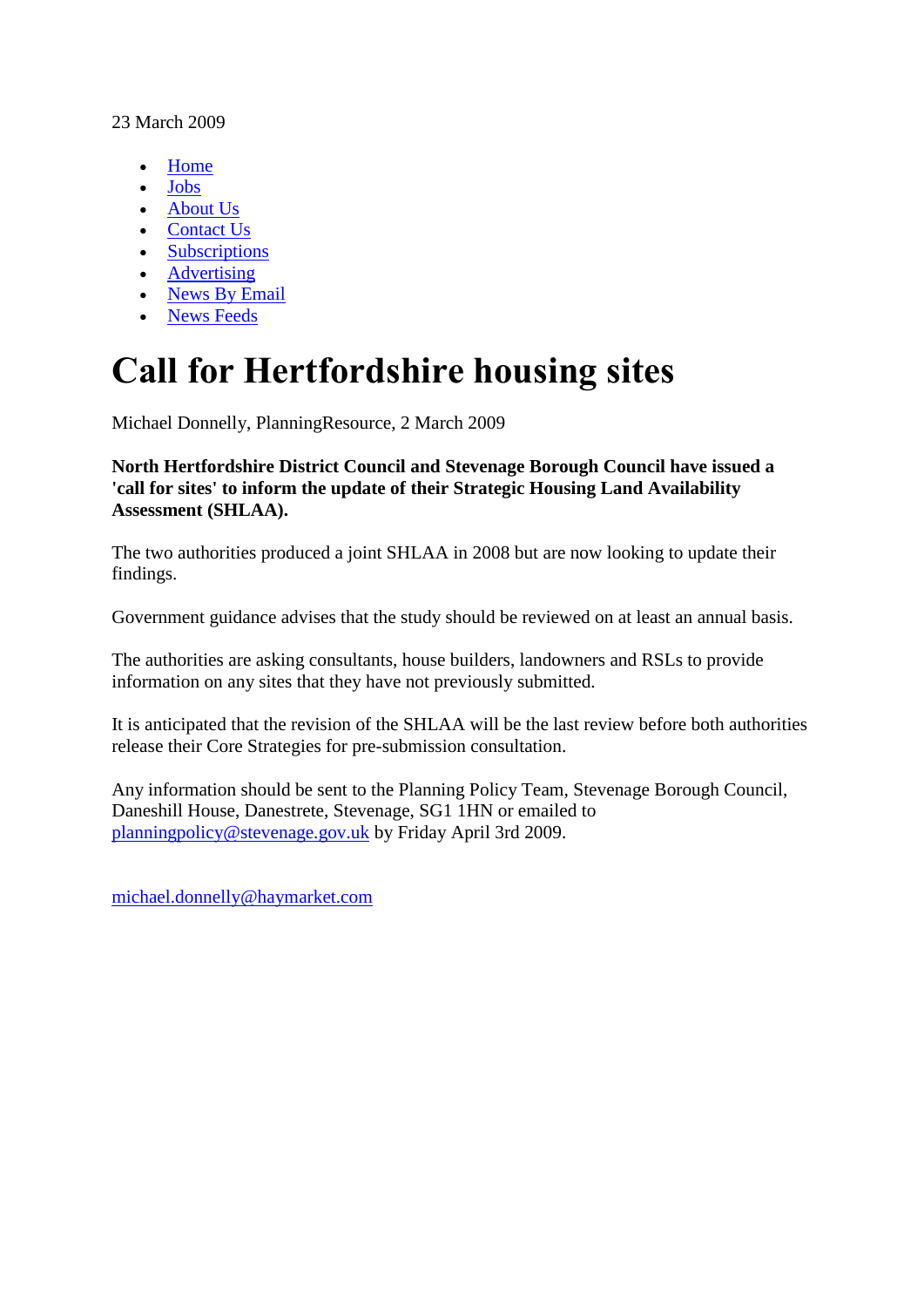4 Jul 2012

Our Ref: Your Ref:

PN11.4.10

Contact Officer: Direct Line: E-mail:

Richard Kelly 01462 474847 shlaa@north-herts.gov.uk

Dear

### **Potential development sites: Strategic Housing Land Availability Assessment**

The Council has a responsibility to identify sufficient land for development for a variety of purposes, including housing. To assess how much land may be available, we are preparing a Strategic Housing Land Availability Assessment (SHLAA). We are writing to you because we believe that you own or control the following site(s):

### **<<site>>**

This is one of a number of sites which we are considering whether or not to allocate for residential development in our forthcoming Local Plan. The sites we are considering have previously been the subject of public consultation through the Land Allocations consultations of 2008 and 2009, with the exception of some sites which were covered by the Stevenage & North Herts Action Plan (SNAP) consultation of 2007.

Although for many sites we already have correspondence with the landowners concerning their aspirations for the site, we are keen to have up to date information as to landowners' intentions. If you have previously made substantive representations regarding this site, it is not necessary to duplicate those now, but we would be grateful for simple confirmation that you are still actively interested in having the site allocated for development.

Please note that the identification of this site does not necessarily mean that the Council wishes to promote its development. At this stage, we are only interested in finding out your intentions for the site. Indeed, we are aware that some sites on the list have applied for development since 2008 and had permission refused.

I would therefore be grateful if you could complete the attached form and return it to us by 20 July 2012.

Yours sincerely,

Richard Kelly Senior Planning Officer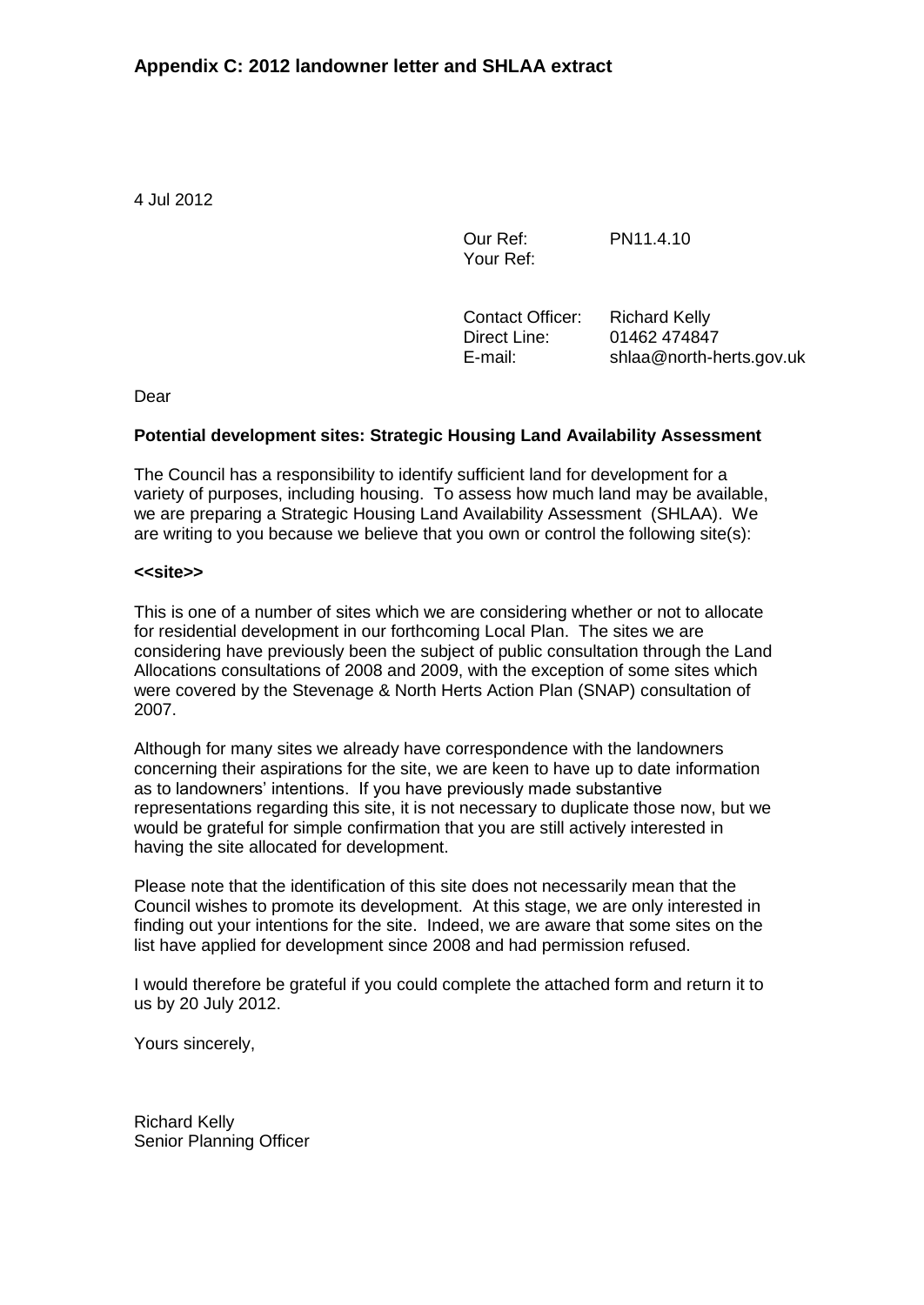#### $2.$ **Introduction**

- $2.1$ The Strategic Housing Land Availability Assessment (SHLAA) is a study which looks at locations where new housing can be located. It identifies a number of potential sites and assesses whether they are suitable for development, whether they are going to be available for development and whether the broad form of development is likely to be achievable for those sites.
- $2.2$ As such, the SHLAA forms a major piece of evidence when preparing development plan documents, both in informing appropriate targets for housing and in assessing which sites could be used to meet those targets once they are set.
- $2.3$ A SHLAA has been produced annually for North Hertfordshire since 2008. The first two, in 2008 and 2009, were prepared jointly with Stevenage Borough Council. Early in 2010 officers from the two councils agreed that a full joint update would not be appropriate for 2010, given that Stevenage had reached the point of submitting its Core Strategy and was therefore a stage ahead of North Hertfordshire.
- $2.4$ Since then, there has been a change in government and the new government has signalled its intention to abolish the whole tier of regional plans, which is likely to lead to the demise of the East of England Plan with its housing targets. In future, housing targets will be left to local councils to determine.
- $2.5$ This is not to say that local councils will be given completely free choice in their selection of a housing target. The government has made clear that it is pro-growth, and the National Planning Policy Framework requires local councils to significantly boost housing supply. In particular, local councils need to plan to meet objectively assessed needs for development, taking into account migration.
- $2.6$ Separately from this SHLAA, the council is therefore engaged in further work to identify an appropriate level of housing. For the time being, councillors have asked officers to investigate the implications of a 10,700 target for the period 2011-2031. As part of this work, a "call for strategic sites" was carried out in November 2012. This yielded a number of sites which are included in this SHLAA as strategic sites. They are classed as those for over 1,000 dwellings, which is the size from which a new two-form entry primary school would be expected.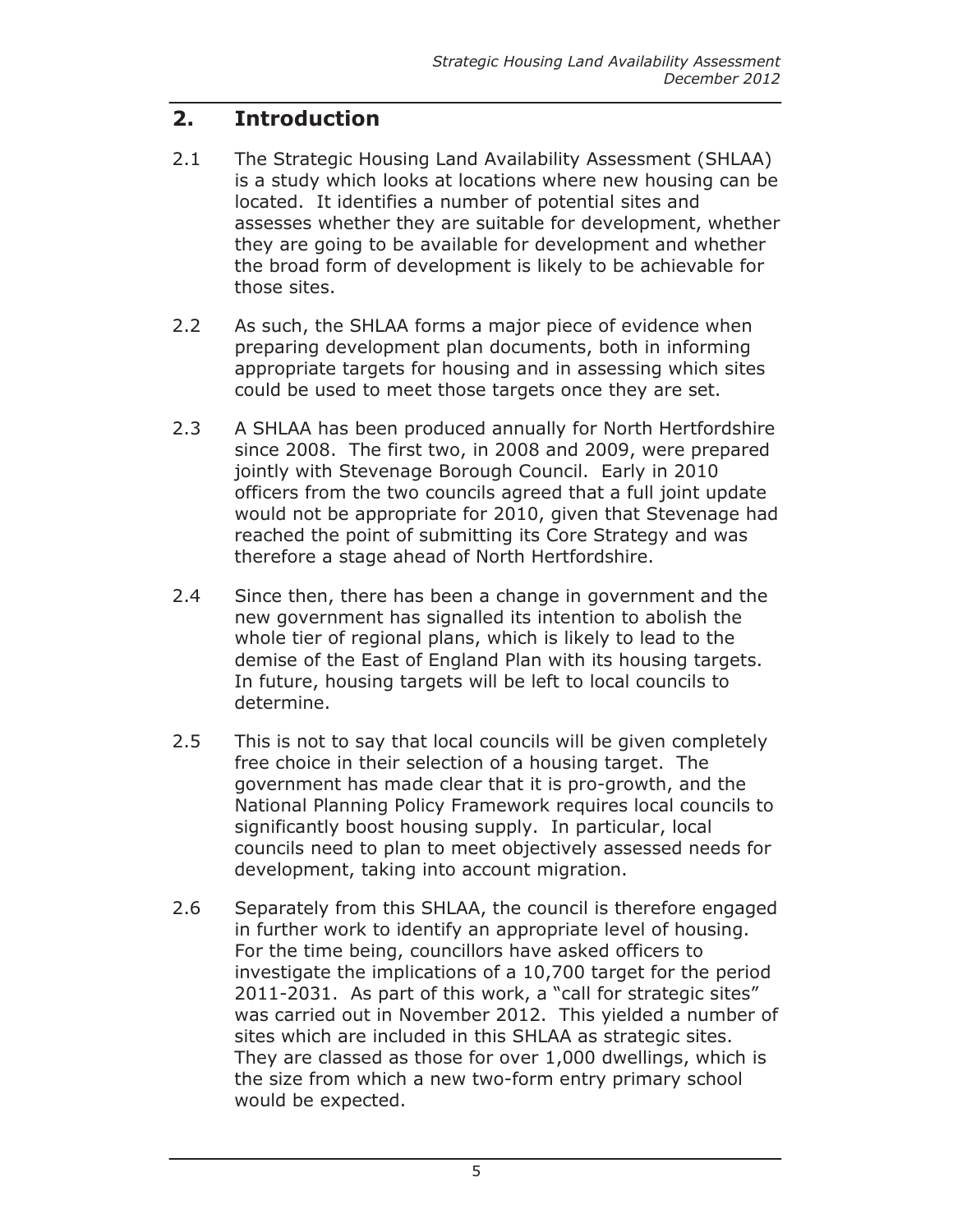12 December 2013

Our Ref: Your Ref: PN11.4.10

Contact Officer: Direct Line: E-mail: Richard Kelly 01462 474847 shlaa@north-herts.gov.uk

Dear

### **Potential development sites: Strategic Housing Land Availability Assessment - Update**

The Council has a responsibility to identify sufficient land for development for a variety of purposes, including housing. To assess how much land may be available, we are preparing a Strategic Housing Land Availability Assessment (SHLAA). We are writing to you because we believe that you own or control the following site(s):

### **<<site>>**

This is one of a number of sites which we are considering whether or not to allocate for residential development in our forthcoming Local Plan. The sites we are considering have been consulted on as part of either the Local Plan Housing Options paper (February 2013) or the Housing Additional Location Options paper (July 2013). Many of the sites have also appeared in earlier draft documents too.

Although for many sites we already have correspondence with the landowners concerning their aspirations for the site, we are keen to have up to date information as to landowners' intentions. If you have previously made substantive representations regarding this site, it is not necessary to duplicate those now, but we would be grateful for simple confirmation that you are still actively interested in having the site allocated for development.

Please note that the identification of this site does not necessarily mean that the Council wishes to promote its development. At this stage, we are only interested in finding out your intentions for the site. Indeed, we are aware that some sites on the list have applied for development since 2008 and had permission refused.

I would like to make it clear that the Council is not seeking the submission of any new sites for consideration, we are simply seeking to have the most robust and up to date information that we can regarding site availability and deliverability. As such, we would also be grateful if you could give any indication of the timescale within which you would expect this site to come forward if it was allocated for development by the Council, by using the attached survey form.

I would therefore be grateful if you could complete the attached form and return it to us by 10 January 2014. E-mails should be sent to shlaa@north-herts.gov.uk

Yours , Richard Kelly Principal Strategic Planning Officer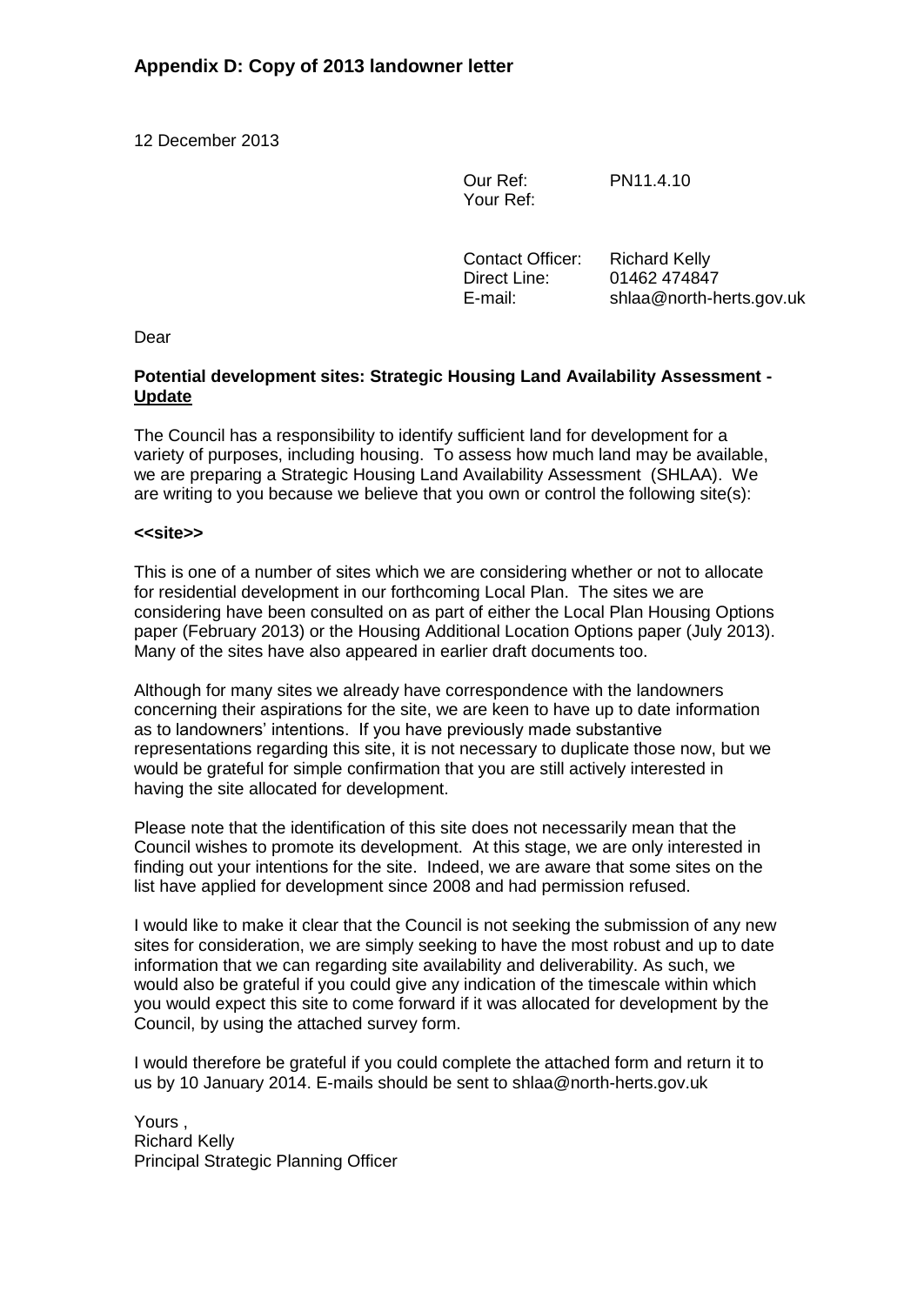25 February 2016

Our Ref: Your Ref: PN11.4.10

Contact Officer: David Hill Direct Line: 01462 474453 E-mail: shlaa@north-herts.gov.uk

Dear

### **Potential Brownfield Development Sites: Strategic Housing Land Availability Assessment - Update**

North Hertfordshire District Council has a responsibility to identify sufficient land for development for a variety of purposes, including housing. To assess how much land may be available, we are preparing an update of our Strategic Housing Land Availability Assessment (SHLAA). We are writing to you because we believe that you own or control some or all of the following site(s):

### **<<site>> (map attached)**

The Council is investigating potential brownfield sites across North Hertfordshire to ensure that we have investigated brownfield options sufficiently before allocating development in Greenfield and Green Belt locations.

As such, this is one of a number of sites which we are considering for potential development in our forthcoming Local Plan. Most of the sites we are considering have been consulted on as part of either the Local Plan Housing Options paper (February 2013) or the Housing Additional Location Options paper (July 2013). The Council also identified a preferred list of sites in the Preferred Options Local Plan (2014).

We would be grateful for simple confirmation that you are interested in having the site allocated for development. Please note that the identification of this site does not necessarily mean that the Council wishes to promote it for development. At this stage, we are only interested in finding out your intentions for the site. Indeed, we are aware that some sites on the list have applied for development since 2008 and had permission refused.

As such, we would also be grateful if you could give any indication of the timescale within which you would expect this site to come forward if it was allocated for development by the Council, by using the attached survey form.

I would therefore be grateful if you could complete the attached form and return it to us by **18 March 2016**. E-mails should be sent to [shlaa@north-herts.gov.uk](mailto:shlaa@north-herts.gov.uk)

Yours sincerely,

David Hill Senior Planning Officer